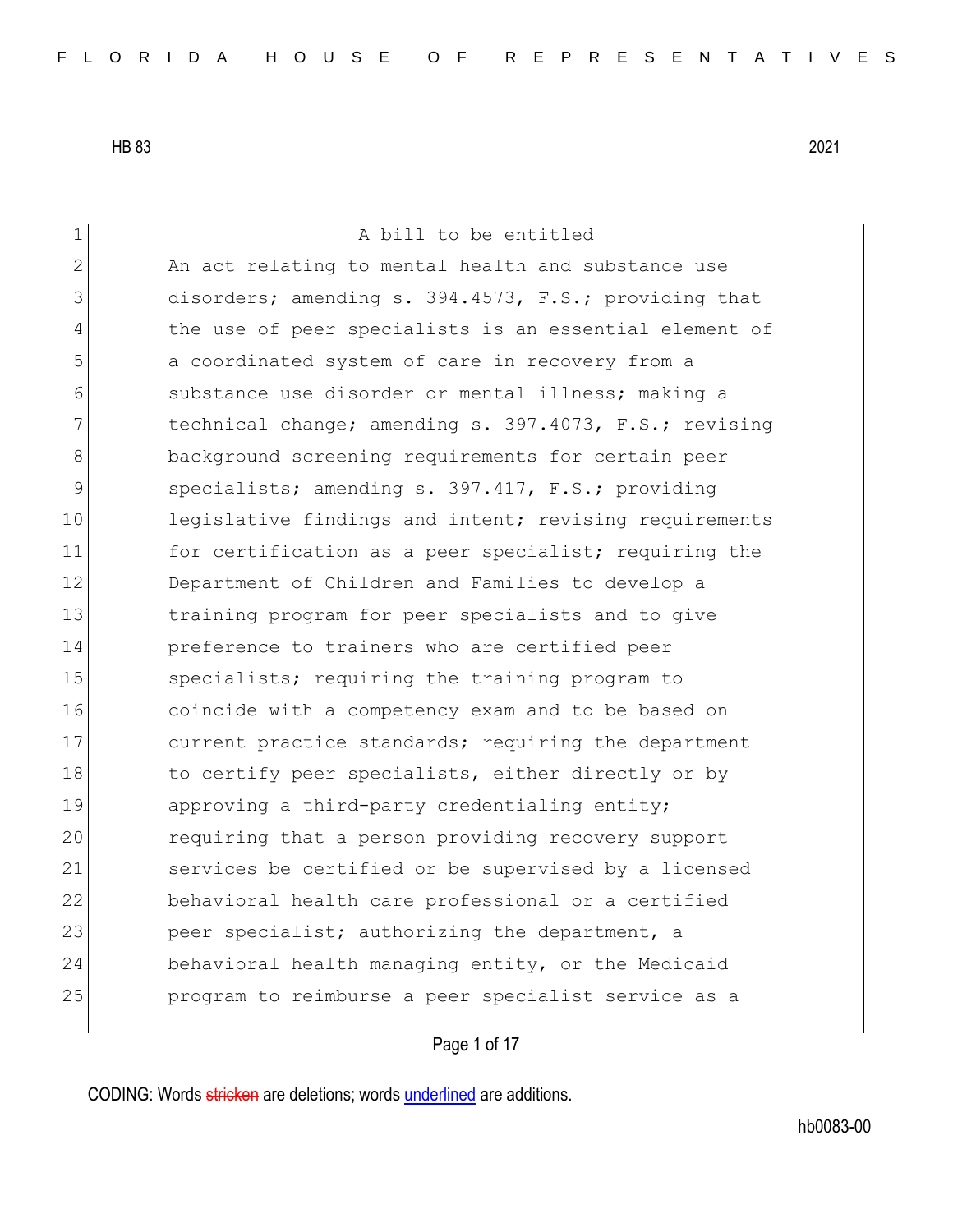50

26 **recovery service;** encouraging Medicaid managed care 27 plans to use peer specialists in providing recovery 28 services; requiring peer specialists and certain 29 persons to meet the requirements of a background 30 screening as a condition of employment and continued 31 employment; requiring certain entities to forward 32 **fingerprints to specified entities;** requiring that 33 fees for state and federal fingerprint processing be 34 borne by the peer specialist applying for employment; 35 requiring that any arrest record identified through 36 background screening be reported to the department; 37 authorizing the department or certain other agencies 38 to contract with certain vendors for fingerprinting; 39 specifying requirements for vendors; specifying 40 disqualifying offenses for a peer specialist who 41 applies for certification; authorizing a person who 42 does not meet background screening requirements to 43 request an exemption from disqualification from the 44 department or the agency; providing that a peer 45 specialist certified as of the effective date of this 46 act is deemed to satisfy the requirements of this act; 47 providing an effective date. 48 49 Be It Enacted by the Legislature of the State of Florida:

### Page 2 of 17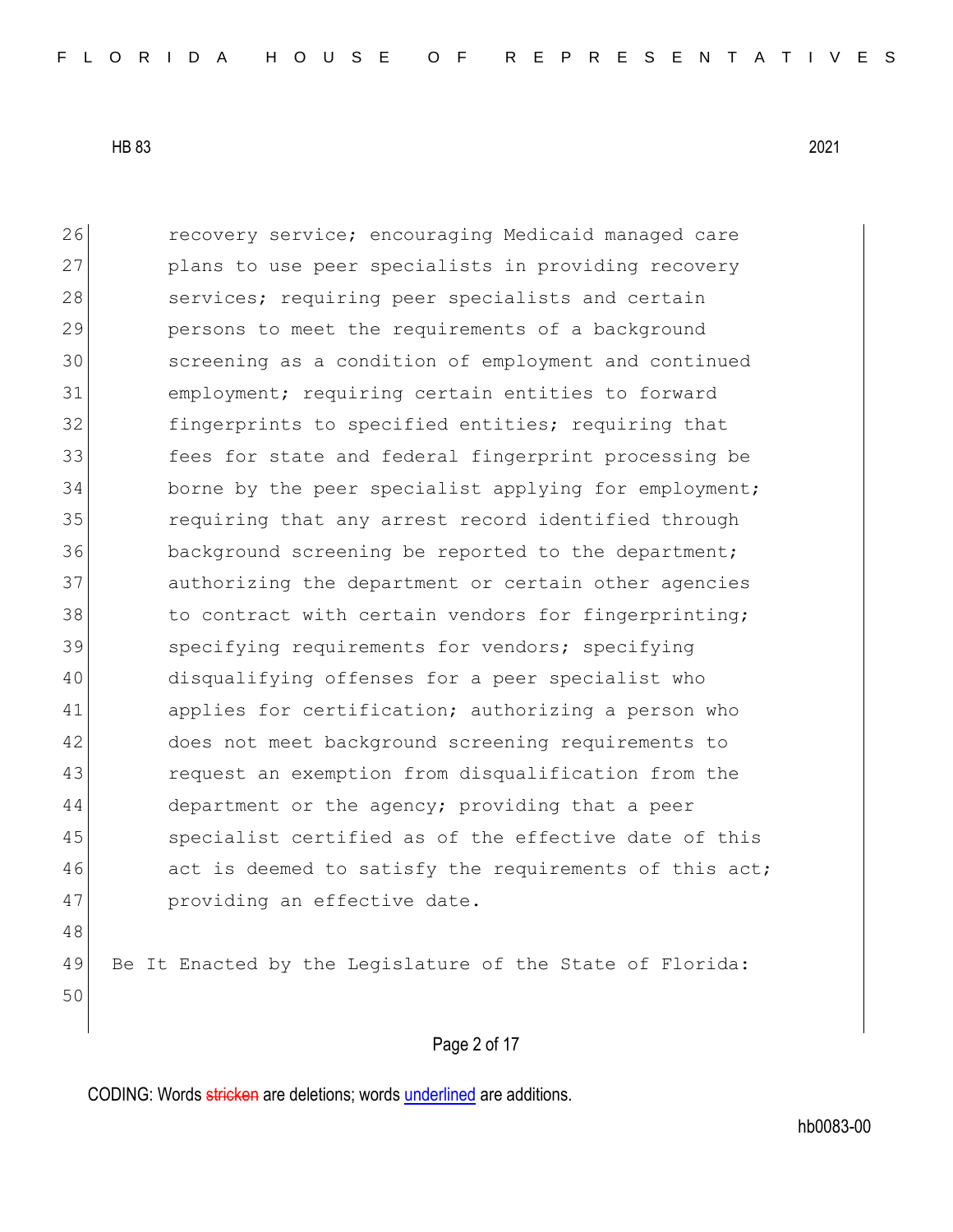51 Section 1. Paragraph (1) of subsection (2) and subsection 52 (3) of section 394.4573, Florida Statutes, are amended to read: 53 394.4573 Coordinated system of care; annual assessment; 54 essential elements; measures of performance; system improvement 55 grants; reports.—On or before December 1 of each year, the 56 department shall submit to the Governor, the President of the 57 Senate, and the Speaker of the House of Representatives an 58 assessment of the behavioral health services in this state. The 59 assessment shall consider, at a minimum, the extent to which 60 designated receiving systems function as no-wrong-door models, 61 the availability of treatment and recovery services that use 62 recovery-oriented and peer-involved approaches, the availability 63 of less-restrictive services, and the use of evidence-informed 64 practices. The assessment shall also consider the availability 65 of and access to coordinated specialty care programs and 66 identify any gaps in the availability of and access to such 67 programs in the state. The department's assessment shall 68 consider, at a minimum, the needs assessments conducted by the 69 managing entities pursuant to s.  $394.9082(5)$ . Beginning in 2017, 70 the department shall compile and include in the report all plans 71 submitted by managing entities pursuant to s. 394.9082(8) and 72 the department's evaluation of each plan. 73 (2) The essential elements of a coordinated system of care

- 74 include:
- 

75 (l) Recovery support, including, but not limited to, the

Page 3 of 17

CODING: Words stricken are deletions; words underlined are additions.

hb0083-00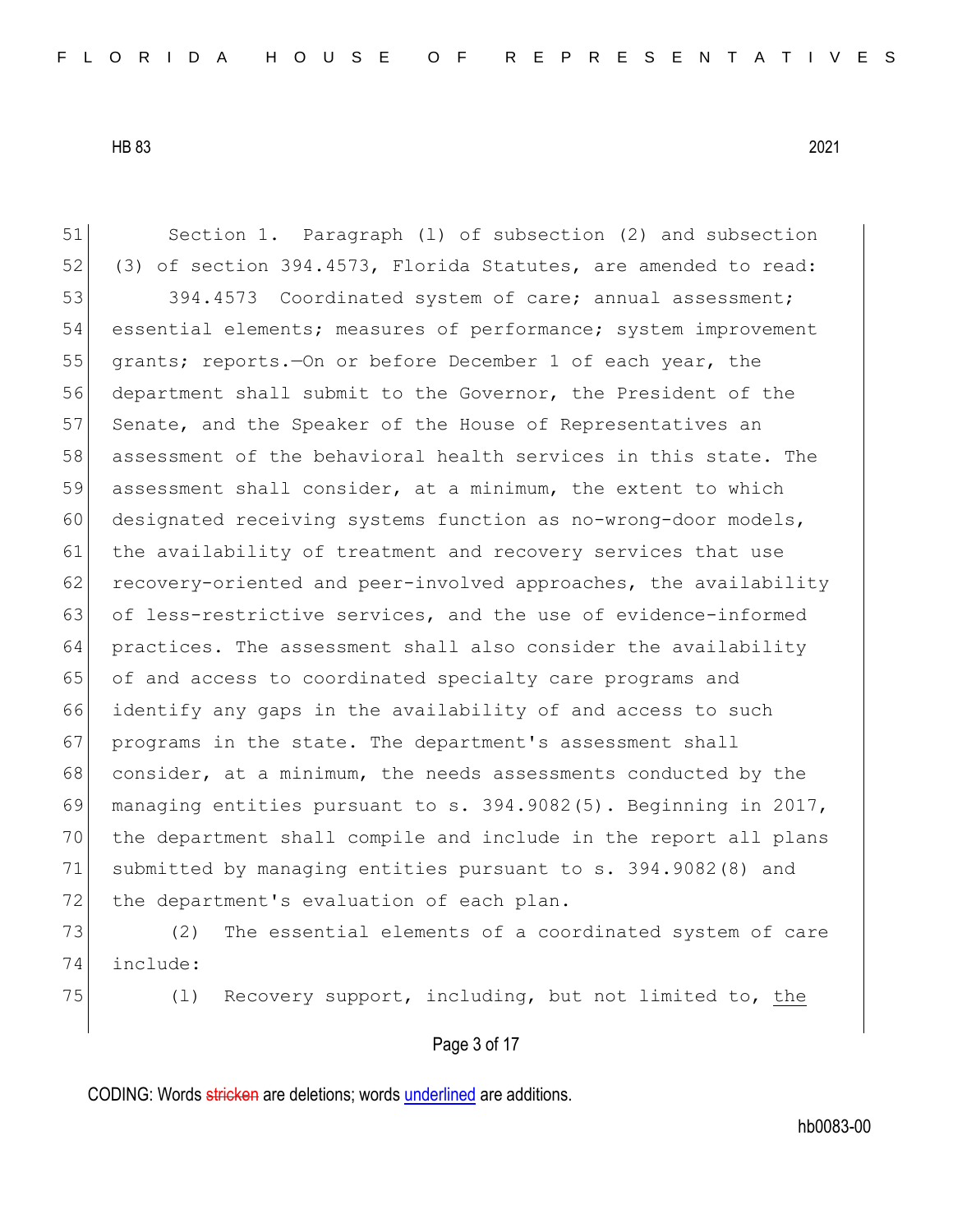76 use of peer specialists to assist in the individual's recovery 77 from a substance use disorder or mental illness; support for 78 competitive employment, educational attainment, independent 79 living skills development, family support and education, 80 wellness management, and self-care; and assistance in obtaining 81 housing that meets the individual's needs. Such housing may 82 include mental health residential treatment facilities, limited 83 | mental health assisted living facilities, adult family care 84 homes, and supportive housing. Housing provided using state 85 funds must provide a safe and decent environment free from abuse 86 and neglect.

87 (3) SYSTEM IMPROVEMENT GRANTS. Subject to a specific 88 appropriation by the Legislature, the department may award 89 system improvement grants to managing entities based on a 90 detailed plan to enhance services in accordance with the no-91 wrong-door model as defined in subsection (1) and to address 92 specific needs identified in the assessment prepared by the 93 department pursuant to this section. Such a grant must be 94 awarded through a performance-based contract that links payments 95 to the documented and measurable achievement of system 96 improvements.

97 Section 2. Paragraph (a) of subsection (1) of section 98 397.4073, Florida Statutes, is amended to read:

99 397.4073 Background checks of service provider personnel. 100 (1) PERSONNEL BACKGROUND CHECKS; REQUIREMENTS AND

### Page 4 of 17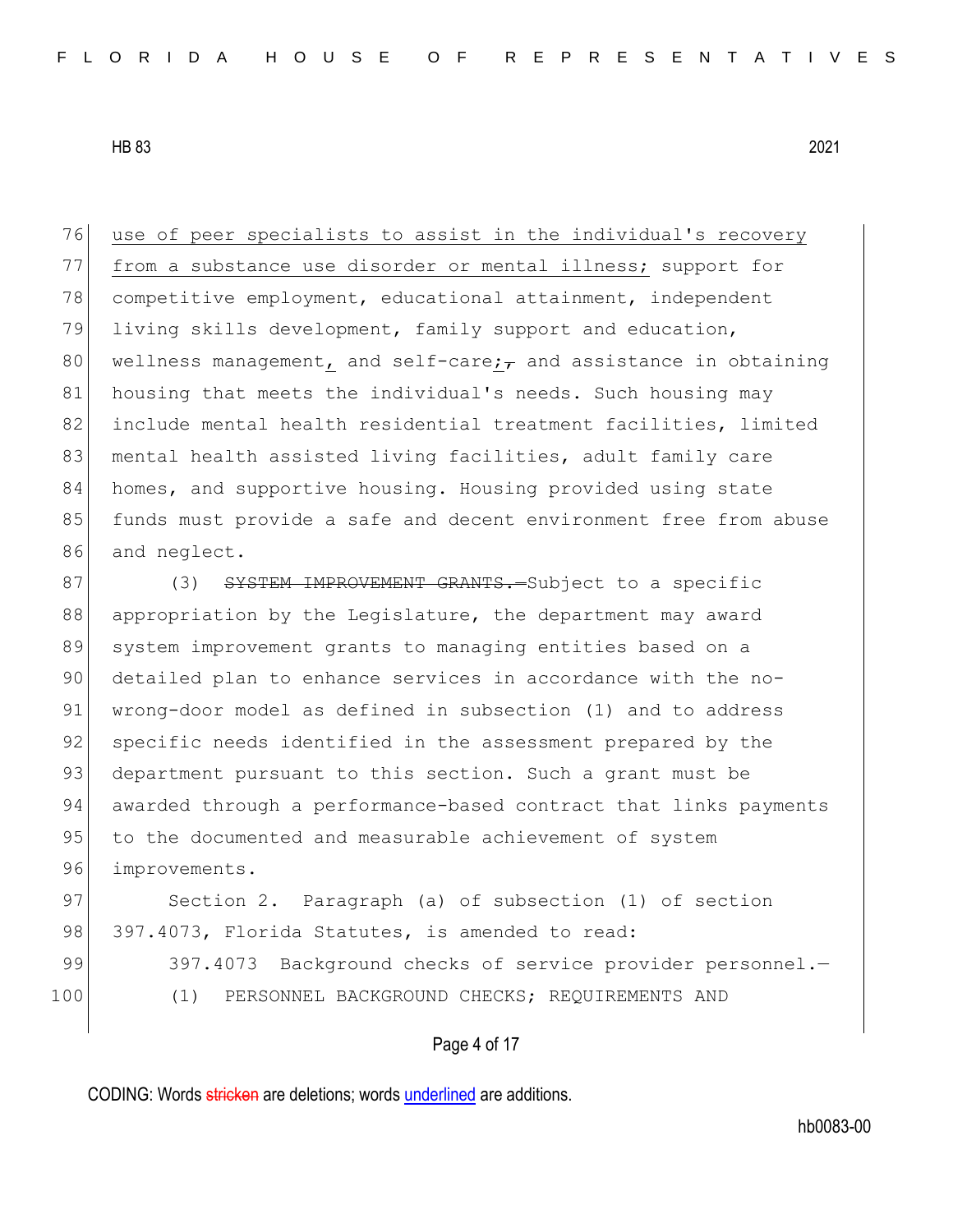101 EXCEPTIONS.-

102 (a) For all individuals screened on or after July 1, 2021 103 2019, background checks shall apply as follows:

104 1. All owners, directors, chief financial officers, and 105 clinical supervisors of service providers are subject to level 2 106 background screening as provided under s. 408.809 and chapter 107 435. Inmate substance abuse programs operated directly or under 108 contract with the Department of Corrections are exempt from this 109 requirement.

110 2. All service provider personnel who have direct contact 111 with children receiving services or with adults who are 112 developmentally disabled receiving services are subject to level 113 2 background screening as provided under s. 408.809 and chapter 114 435.

115 3. All peer specialists who have direct contact with 116 individuals receiving services are subject to a background 117 screening as provided in s. 397.417(5) <del>level 2 background</del> 118 screening as provided under s. 408.809 and chapter 435.

119 Section 3. Section 397.417, Florida Statutes, is amended 120 to read:

121 397.417 Peer specialists.-

122 (1) LEGISLATIVE FINDINGS AND INTENT.

123 (a) The Legislature finds that:

124 1. The ability to provide adequate behavioral health

125 services is limited by a shortage of professionals and

Page 5 of 17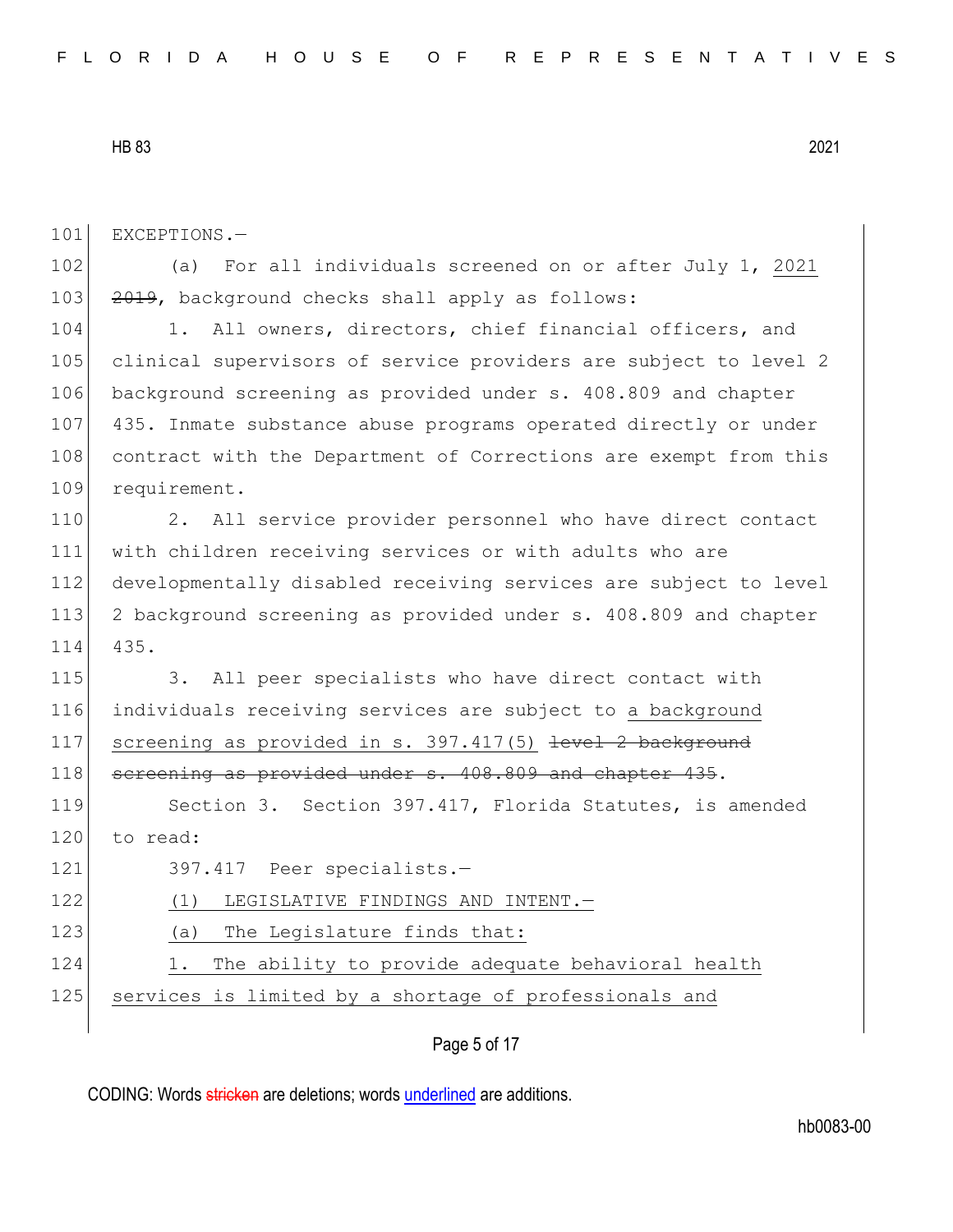| 126 | paraprofessionals.                                               |
|-----|------------------------------------------------------------------|
| 127 | The state is experiencing an increase in opioid<br>2.            |
| 128 | addictions, many of which prove fatal.                           |
| 129 | Peer specialists provide effective support services<br>3.        |
| 130 | because they share common life experiences with the persons they |
| 131 | assist.                                                          |
| 132 | Peer specialists promote a sense of community among<br>4.        |
| 133 | those in recovery.                                               |
| 134 | Research has shown that peer support facilitates<br>5.           |
| 135 | recovery and reduces health care costs.                          |
| 136 | Persons who are otherwise qualified to serve as peer<br>6.       |
| 137 | specialists may have a criminal history that prevents them from  |
| 138 | meeting background screening requirements.                       |
| 139 | The Legislature intends to expand the use of peer<br>(b)         |
| 140 | specialists as a cost-effective means of providing services. The |
| 141 | Legislature also intends to ensure that peer specialists meet    |
| 142 | specified qualifications and modified background screening       |
| 143 | requirements and are adequately reimbursed for their services.   |
| 144 | QUALIFICATIONS.-<br>(2)                                          |
| 145 | A person may seek certification as a peer specialist<br>(a)      |
| 146 | if he or she has been in recovery from a substance use disorder  |
| 147 | or mental illness for the past 2 years or if he or she is a      |
| 148 | family member or caregiver of a person with a substance use      |
| 149 | disorder or mental illness.                                      |
| 150 | To obtain certification as a peer specialist, a person<br>(b)    |
|     |                                                                  |

Page 6 of 17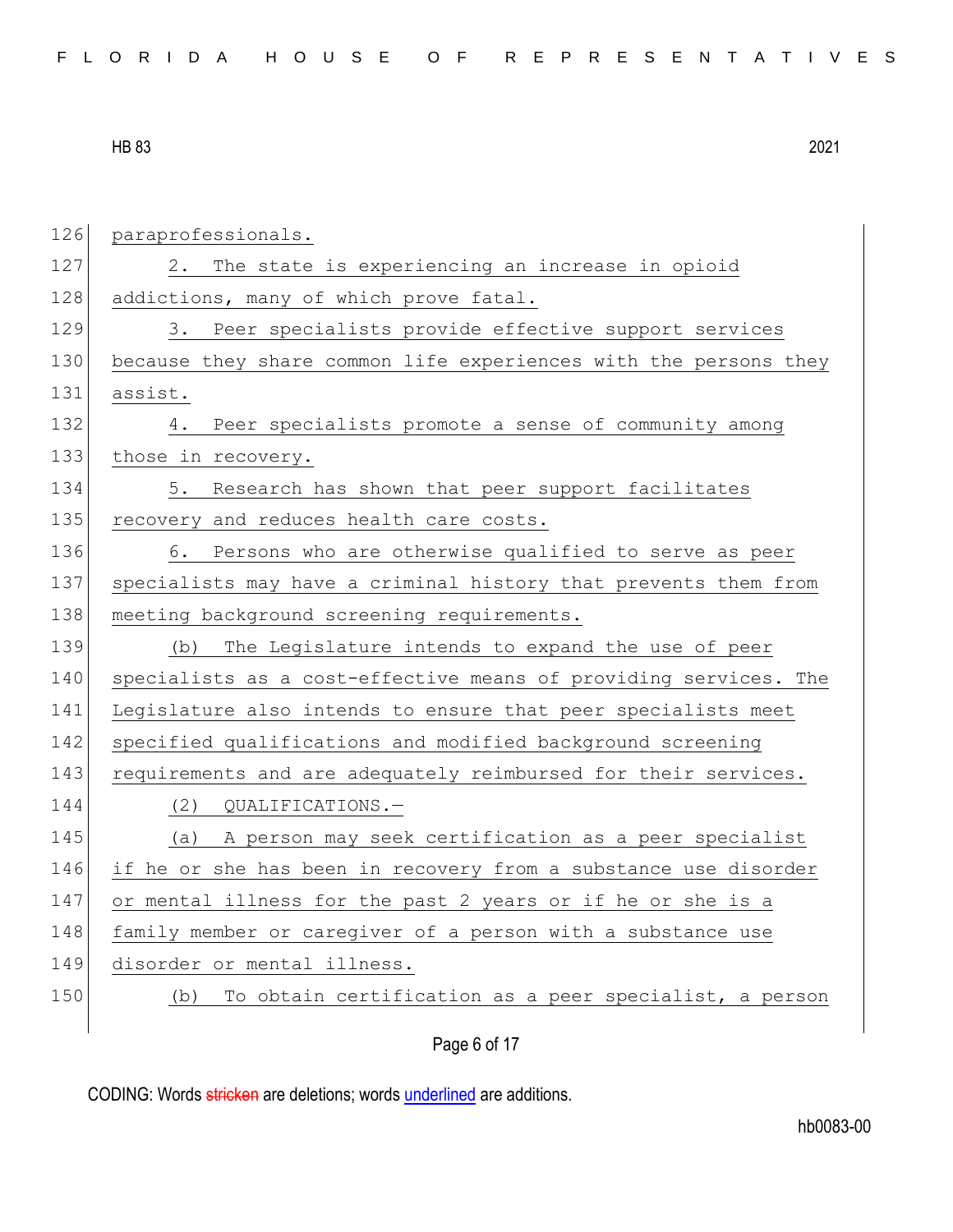151 must complete the training program developed under subsection 152 (3), achieve a passing score on the competency exam described in 153 paragraph (3)(a), and meet the background screening requirements 154 specified in subsection (5). 155 (3) DUTIES OF THE DEPARTMENT. 156 (a) The department shall develop a training program for 157 persons seeking certification as peer specialists. The 158 department must give preference to trainers who are certified 159 peer specialists. The training program must coincide with a 160 competency exam and be based on current practice standards. 161 (b) The department may certify peer specialists directly 162 or may approve one or more third-party credentialing entities 163 for the purposes of certifying peer specialists, approving 164 training programs for individuals seeking certification as peer 165 specialists, approving continuing education programs, and 166 establishing the minimum requirements and standards applicants 167 must meet to maintain certification. 168 (c) The department shall require that a person providing 169 recovery support services be certified; however, an individual 170 who is not certified may provide recovery support services as a 171 peer specialist for up to 1 year if he or she is working toward 172 certification and is supervised by a qualified professional or 173 by a certified peer specialist who has at least 2 years of full-174 time experience as a peer specialist at a licensed behavioral 175 health organization.

## Page 7 of 17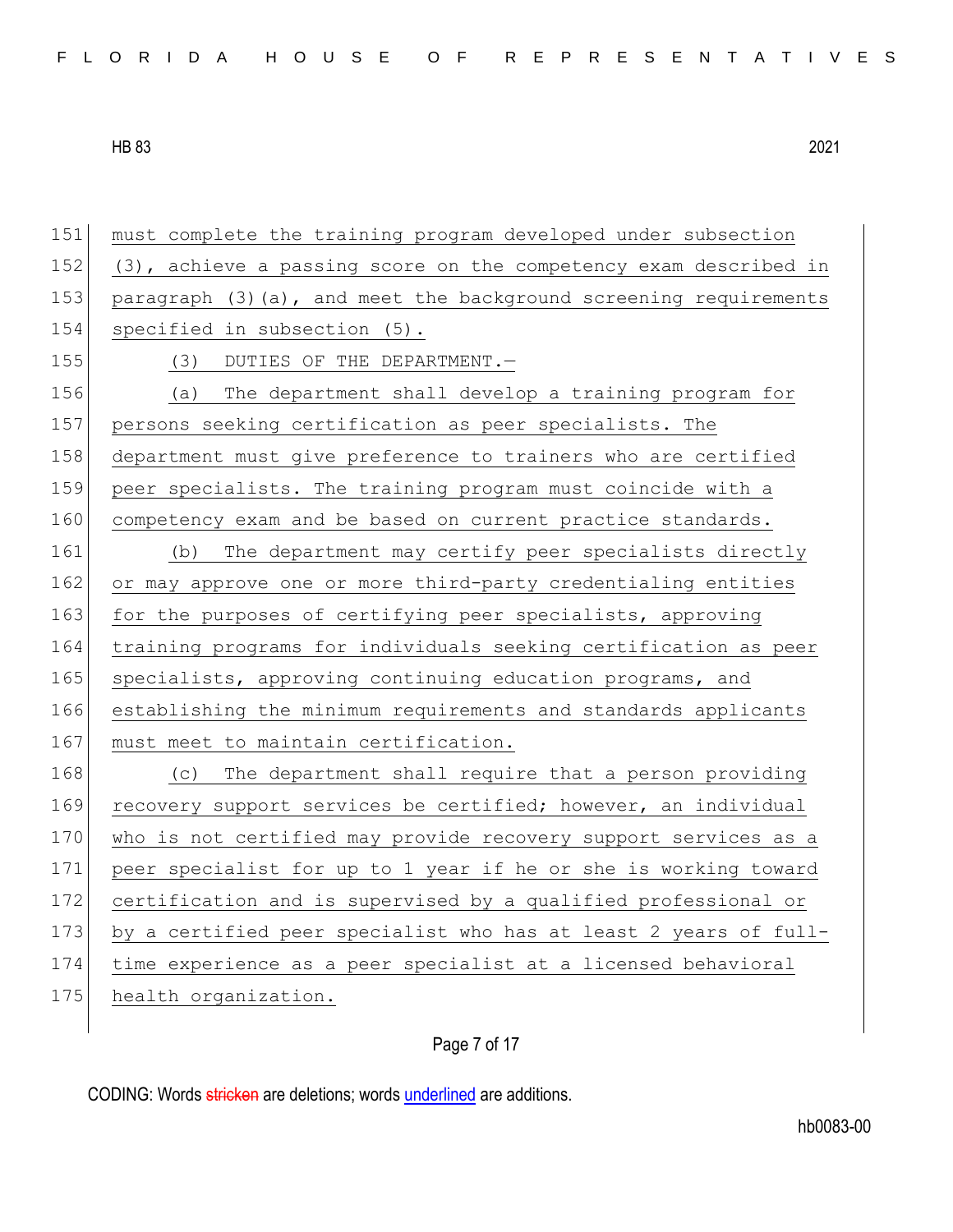176 (4) PAYMENT.—Recovery support services may be reimbursed 177 as a recovery service through the department, a behavioral 178 health managing entity, or the Medicaid program. Medicaid 179 managed care plans are encouraged to use peer specialists in 180 providing recovery services. 181 (5) BACKGROUND SCREENING. 182 (a) A peer specialist, or an individual who is working 183 toward certification and providing recovery support services as 184 provided in subsection (3), must have completed or have been 185 lawfully released from confinement, supervision, or any 186 nonmonetary condition imposed by the court for any felony and 187 must undergo a background screening as a condition of initial 188 and continued employment. The applicant must submit a full set 189 of fingerprints to the department or to a vendor, an entity, or 190 an agency that enters into an agreement with the Department of 191 Law Enforcement as provided in s. 943.053(13). The department, 192 vendor, entity, or agency shall forward the fingerprints to the 193 Department of Law Enforcement for state processing and the 194 Department of Law Enforcement shall forward the fingerprints to 195 | the Federal Bureau of Investigation for national processing. The 196 applicant is responsible for all fees charged in connection with 197 state and federal fingerprint processing and retention. The 198 state cost for fingerprint processing shall be as provided in s. 199 943.053(3)(e) for records provided to persons or entities other 200 than those specified as exceptions therein. Fingerprints

Page 8 of 17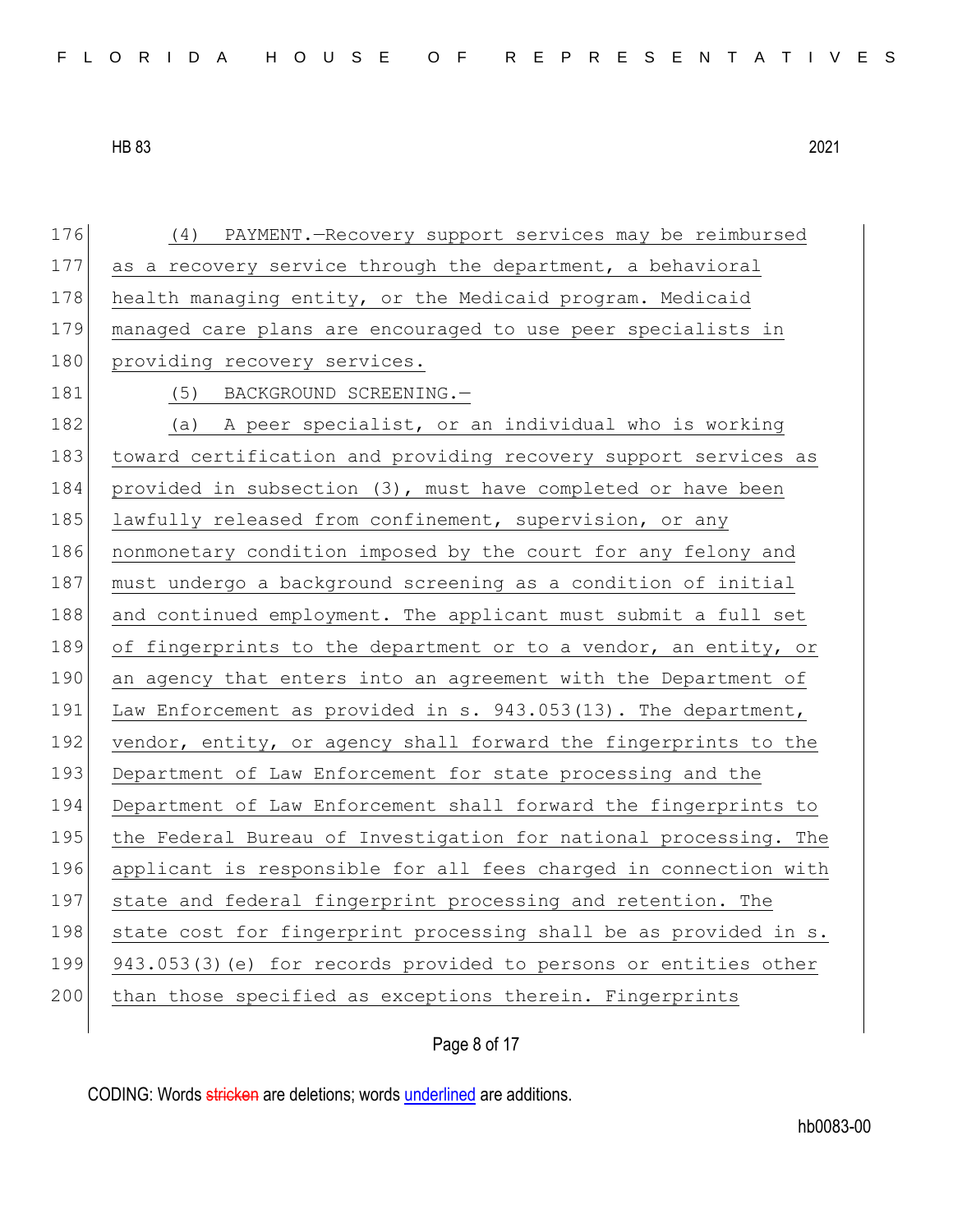| 201 | submitted to the Department of Law Enforcement pursuant to this |
|-----|-----------------------------------------------------------------|
| 202 | paragraph shall be retained as provided in s. 435.12 and, when  |
| 203 | the Department of Law Enforcement begins participation in the   |
| 204 | program, enrolled in the Federal Bureau of Investigation's      |
| 205 | national retained fingerprint arrest notification program, as   |
| 206 | provided in s. 943.05(4). Any arrest record identified must be  |
| 207 | reported to the department.                                     |
| 208 | The department or the Agency for Health Care<br>(b)             |
| 209 | Administration, as applicable, may contract with one or more    |
| 210 | vendors to perform all or part of the electronic fingerprinting |
| 211 | pursuant to this section. Such contracts must ensure that the   |
| 212 | owners and personnel of the vendor performing the electronic    |
| 213 | fingerprinting are qualified and will ensure the integrity and  |
| 214 | security of all personal identifying information.               |
| 215 | Vendors who submit fingerprints on behalf of employers<br>(C)   |
| 216 | must:                                                           |
| 217 | 1. Meet the requirements of s. 943.053; and                     |
| 218 | Have the ability to communicate electronically with the<br>2.   |
| 219 | department or the Agency for Health Care Administration, as     |
| 220 | applicable, and to accept screening results from the Department |
| 221 | of Law Enforcement and provide the applicant's full first name, |
| 222 | middle initial, and last name; social security number or        |
| 223 | individual taxpayer identification number; date of birth;       |
|     |                                                                 |
| 224 | mailing address; sex; and race.                                 |
| 225 | The background screening conducted under this<br>(d)            |

Page 9 of 17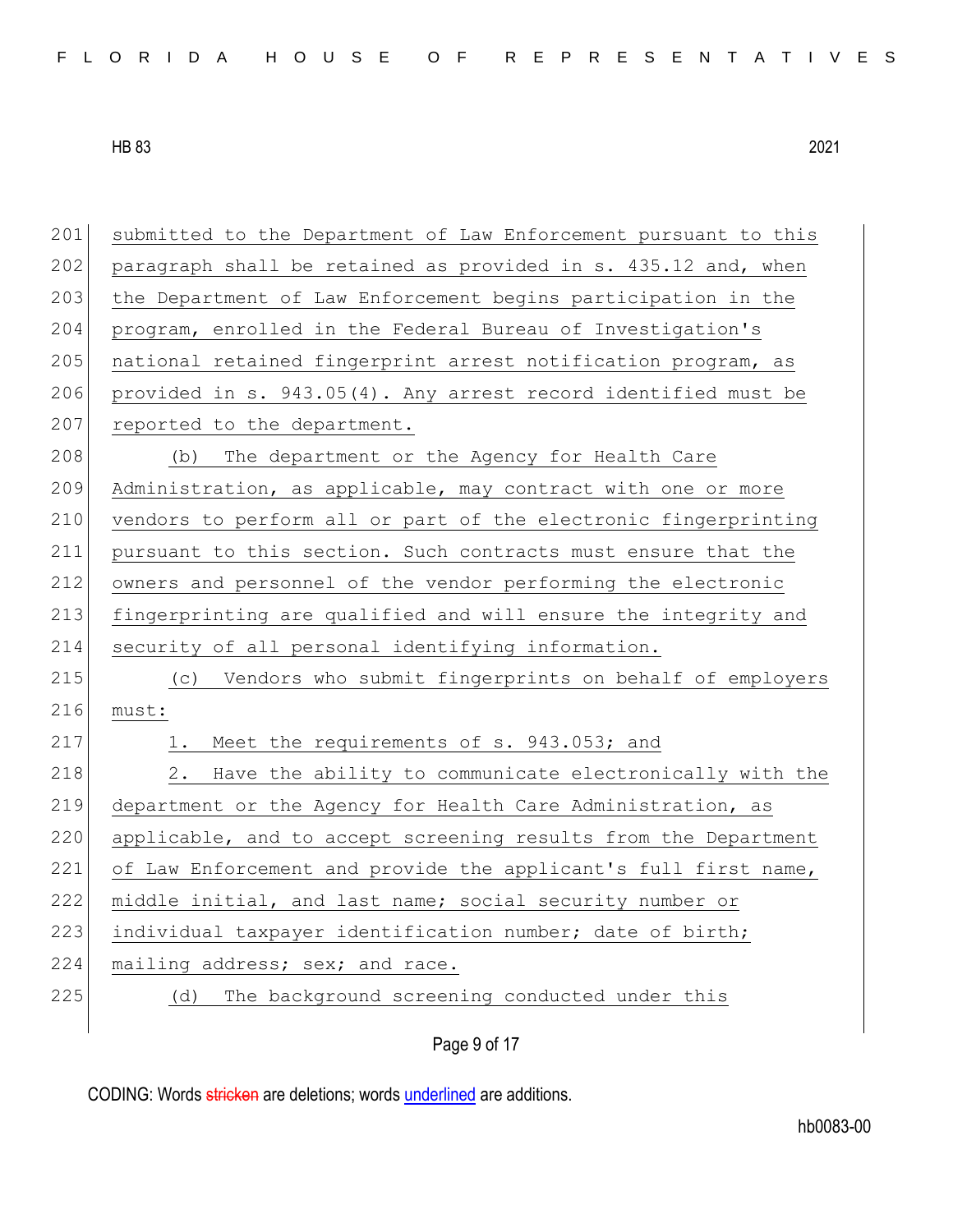226 subsection must ensure that a peer specialist has not, during 227 the previous 3 years, been arrested for and is not awaiting 228 final disposition of, been found quilty of, regardless of 229 adjudication, or entered a plea of nolo contendere or guilty to, 230 or been adjudicated delinquent and the record has not been 231 sealed or expunged for, any felony. 232 (e) The background screening conducted under this 233 subsection must ensure that a peer specialist has not been found 234 guilty of, regardless of adjudication, or entered a plea of nolo 235 contendere or quilty to, or been adjudicated delinquent and the 236 record has not been sealed or expunged for, any offense 237 prohibited under any of the following state laws or similar laws 238 of another jurisdiction: 239 1. Section 393.135, relating to sexual misconduct with 240 certain developmentally disabled clients and reporting of such 241 sexual misconduct. 242 2. Section 394.4593, relating to sexual misconduct with 243 certain mental health patients and reporting of such sexual 244 misconduct. 245 3. Section 409.920, relating to Medicaid provider fraud, 246 if the offense was a felony of the first or second degree. 247 4. Section 415.111, relating to abuse, neglect, or 248 exploitation of vulnerable adults. 249 5. Section 741.28, relating to domestic violence. 250 6. Section 777.04, relating to attempts, solicitation, and

Page 10 of 17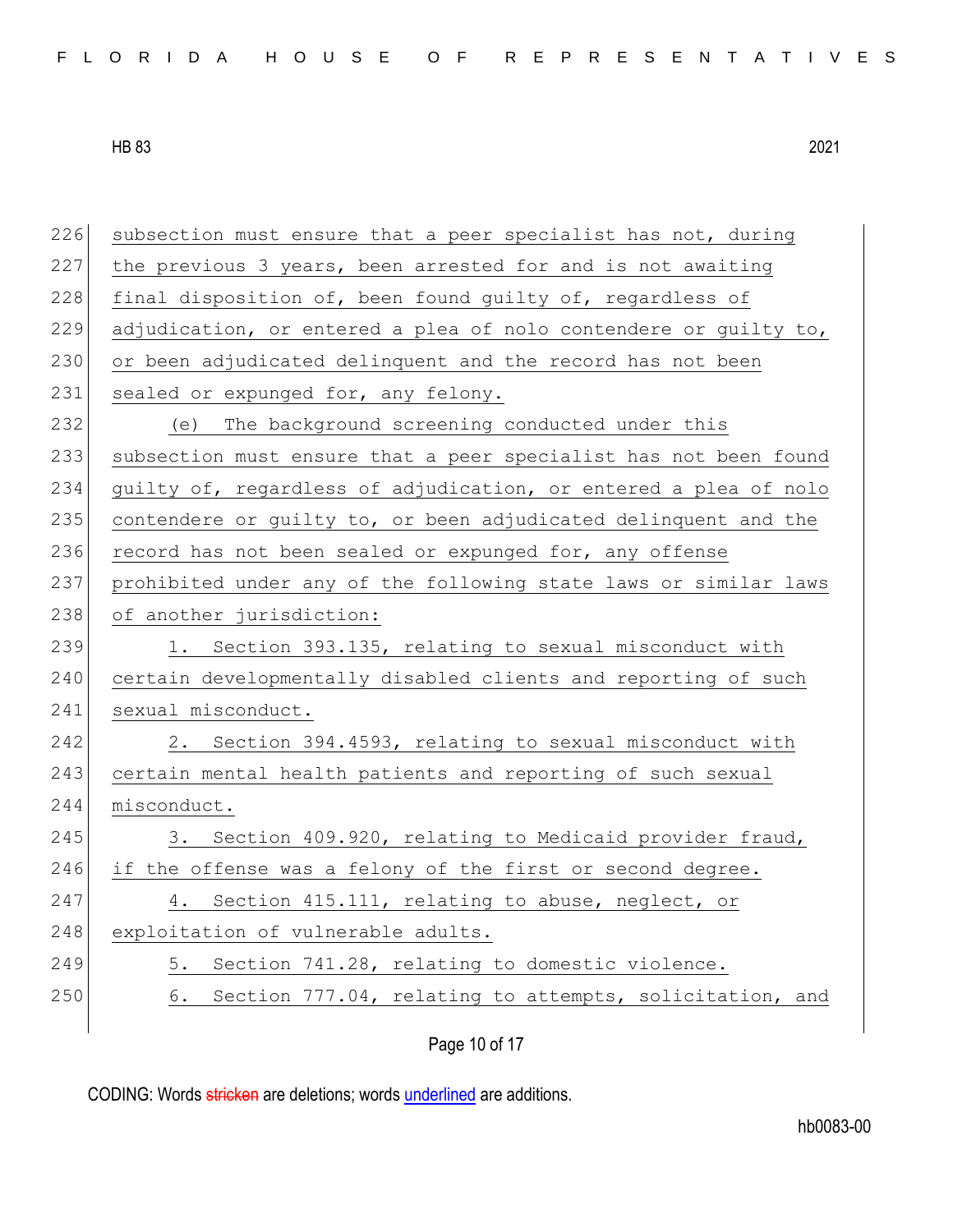| FLORIDA HOUSE OF REPRESENTATIVES |  |
|----------------------------------|--|
|----------------------------------|--|

| 251 | conspiracy to commit an offense listed in this paragraph.        |
|-----|------------------------------------------------------------------|
| 252 | 7. Section 782.04, relating to murder.                           |
| 253 | 8. Section 782.07, relating to manslaughter, aggravated          |
| 254 | manslaughter of an elderly person or a disabled adult,           |
| 255 | aggravated manslaughter of a child, or aggravated manslaughter   |
| 256 | of an officer, a firefighter, an emergency medical technician,   |
| 257 | or a paramedic.                                                  |
| 258 | 9. Section 782.071, relating to vehicular homicide.              |
| 259 | 10. Section 782.09, relating to killing an unborn child by       |
| 260 | injury to the mother.                                            |
| 261 | Chapter 784, relating to assault, battery, and<br>11.            |
| 262 | culpable negligence, if the offense was a felony.                |
| 263 | Section 787.01, relating to kidnapping.<br>12.                   |
| 264 | Section 787.02, relating to false imprisonment.<br>13.           |
| 265 | 14.<br>Section 787.025, relating to luring or enticing a         |
| 266 | child.                                                           |
| 267 | 15. Section 787.04(2), relating to leading, taking,              |
| 268 | enticing, or removing a minor beyond state limits, or concealing |
| 269 | the location of a minor, with criminal intent pending custody    |
| 270 | proceedings.                                                     |
| 271 | 16. Section 787.04(3), relating to leading, taking,              |
| 272 | enticing, or removing a minor beyond state limits, or concealing |
| 273 | the location of a minor, with criminal intent pending dependency |
| 274 | proceedings or proceedings concerning alleged abuse or neglect   |
| 275 | of a minor.                                                      |
|     |                                                                  |

# Page 11 of 17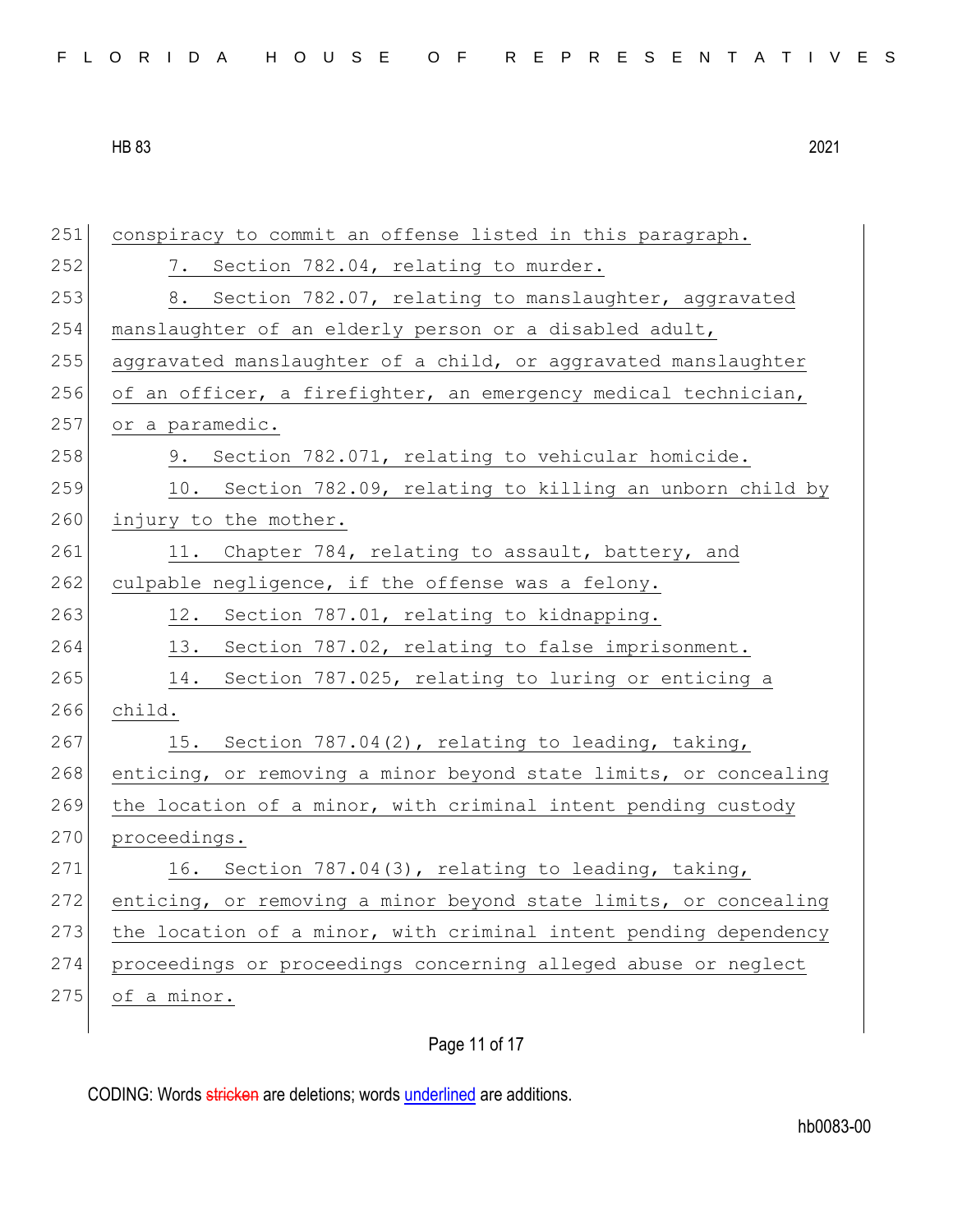| FLORIDA HOUSE OF REPRESENTATIVES |  |
|----------------------------------|--|
|----------------------------------|--|

| 276 | 17. Section 790.115(1), relating to exhibiting firearms or       |
|-----|------------------------------------------------------------------|
| 277 | weapons within 1,000 feet of a school.                           |
| 278 | 18. Section 790.115(2)(b), relating to possessing an             |
| 279 | electric weapon or device, a destructive device, or any other    |
| 280 | weapon on school property.                                       |
| 281 | 19. Section 794.011, relating to sexual battery.                 |
| 282 | 20. Former s. 794.041, relating to prohibited acts of            |
| 283 | persons in familial or custodial authority.                      |
| 284 | Section 794.05, relating to unlawful sexual activity<br>21.      |
| 285 | with certain minors.                                             |
| 286 | 22. Section 794.08, relating to female genital mutilation.       |
| 287 | 23.<br>Section 796.07, relating to procuring another to          |
| 288 | commit prostitution, except for those offenses expunged pursuant |
| 289 | to s. 943.0583.                                                  |
| 290 | 24. Section 798.02, relating to lewd and lascivious              |
| 291 | behavior.                                                        |
| 292 | 25. Chapter 800, relating to lewdness and indecent               |
| 293 | exposure.                                                        |
| 294 | Section 806.01, relating to arson.<br>26.                        |
| 295 | 27. Section 810.02, relating to burglary, if the offense         |
| 296 | was a felony of the first degree.                                |
| 297 | 28. Section 810.14, relating to voyeurism, if the offense        |
| 298 | was a felony.                                                    |
| 299 | 29. Section 810.145, relating to video voyeurism, if the         |
| 300 | offense was a felony.                                            |
|     |                                                                  |

Page 12 of 17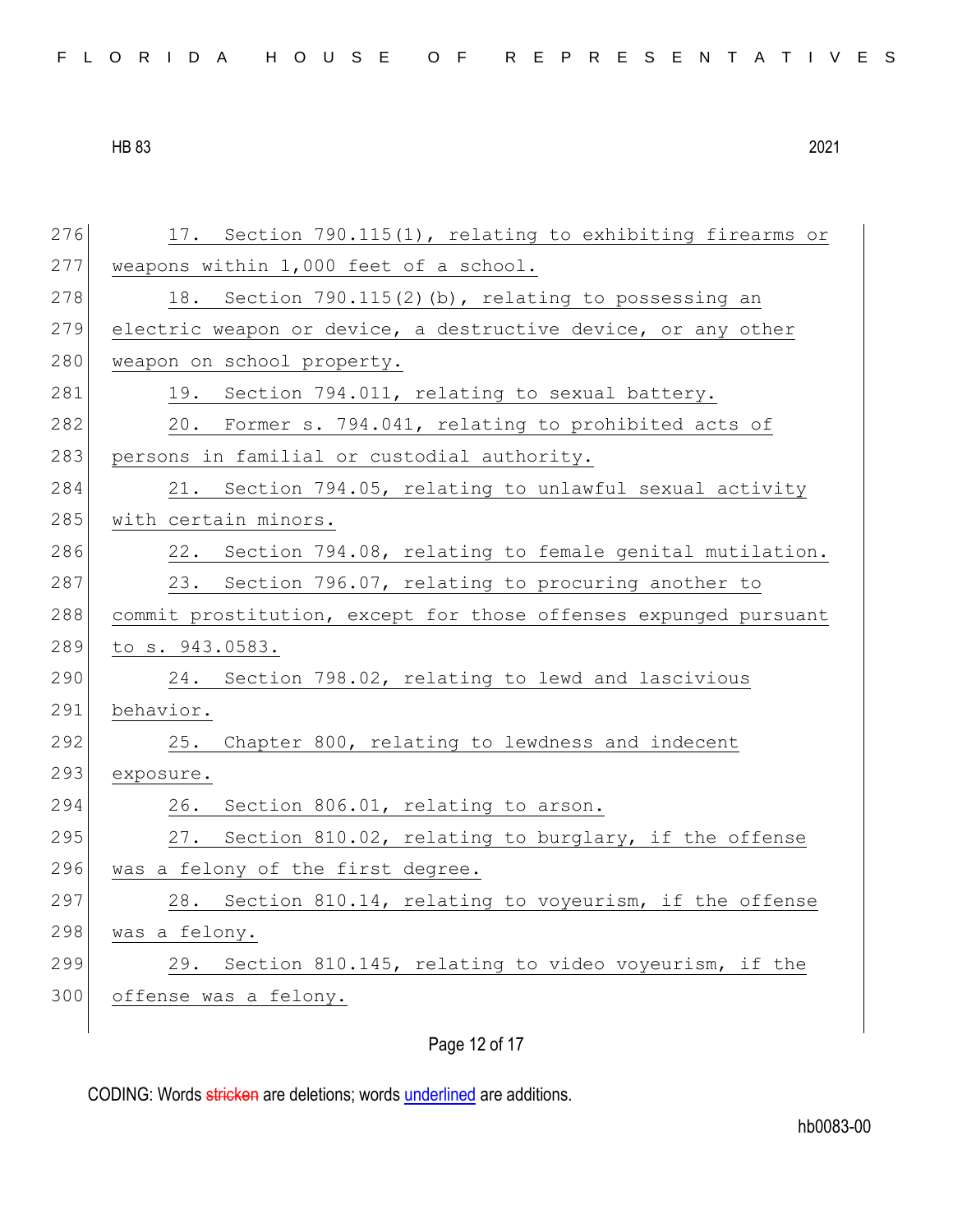| FLORIDA HOUSE OF REPRESENTATIVES |  |
|----------------------------------|--|
|----------------------------------|--|

301 30. Section 812.13, relating to robbery. 302 31. Section 812.131, relating to robbery by sudden 303 snatching. 304 32. Section 812.133, relating to carjacking. 305 33. Section 812.135, relating to home-invasion robbery. 306 34. Section 817.034, relating to communications fraud, if 307 the offense was a felony of the first degree. 308 35. Section 817.234, relating to false and fraudulent 309 insurance claims, if the offense was a felony of the first or 310 second degree. 311 36. Section 817.50, relating to fraudulently obtaining 312 goods or services from a health care provider and false reports 313 of a communicable disease. 314 37. Section 817.505, relating to patient brokering. 315 38. Section 817.568, relating to fraudulent use of 316 personal identification, if the offense was a felony of the 317 first or second degree. 318 39. Section 825.102, relating to abuse, aggravated abuse, 319 or neglect of an elderly person or a disabled adult. 320 40. Section 825.1025, relating to lewd or lascivious 321 offenses committed upon or in the presence of an elderly person 322 or a disabled person. 323 41. Section 825.103, relating to exploitation of an 324 elderly person or a disabled adult, if the offense was a felony. 325 42. Section 826.04, relating to incest.

## Page 13 of 17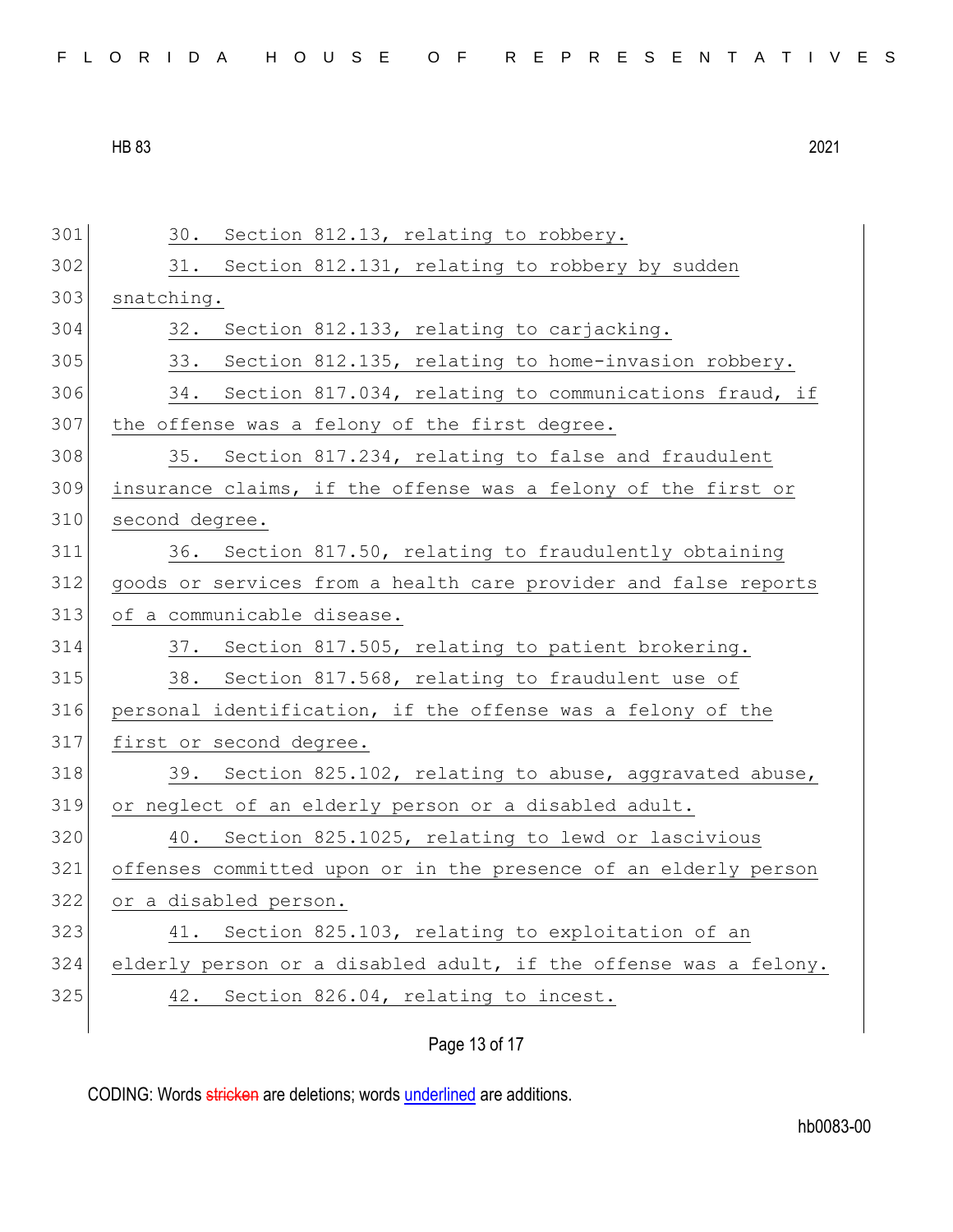|  |  |  |  |  |  |  |  |  |  |  | FLORIDA HOUSE OF REPRESENTATIVES |  |  |  |  |  |  |  |  |  |  |  |  |  |  |  |  |
|--|--|--|--|--|--|--|--|--|--|--|----------------------------------|--|--|--|--|--|--|--|--|--|--|--|--|--|--|--|--|
|--|--|--|--|--|--|--|--|--|--|--|----------------------------------|--|--|--|--|--|--|--|--|--|--|--|--|--|--|--|--|

| 326 | 43. Section 827.03, relating to child abuse, aggravated         |
|-----|-----------------------------------------------------------------|
| 327 | child abuse, or neglect of a child.                             |
| 328 | 44. Section 827.04, relating to contributing to the             |
| 329 | delinquency or dependency of a child.                           |
| 330 | 45. Former s. 827.05, relating to negligent treatment of        |
| 331 | children.                                                       |
| 332 | 46. Section 827.071, relating to sexual performance by a        |
| 333 | child.                                                          |
| 334 | Section 831.30, relating to fraud in obtaining<br>47.           |
| 335 | medicinal drugs.                                                |
| 336 | 48. Section 831.31, relating to sale, manufacture,              |
| 337 | delivery, possession with intent to sell, manufacture, or       |
| 338 | deliver of any counterfeit controlled substance, if the offense |
| 339 | was a felony.                                                   |
| 340 | 49. Section 843.01, relating to resisting arrest with           |
| 341 | violence.                                                       |
| 342 | 50. Section 843.025, relating to depriving a law                |
| 343 | enforcement, correctional, or correctional probation officer of |
| 344 | the means of protection or communication.                       |
| 345 | 51. Section 843.12, relating to aiding in an escape.            |
| 346 | 52. Section 843.13, relating to aiding in the escape of         |
| 347 | juvenile inmates of correctional institutions.                  |
| 348 | Chapter 847, relating to obscenity.<br>53.                      |
| 349 | Section 874.05, relating to encouraging or recruiting<br>54.    |
| 350 | another to join a criminal gang.                                |
|     |                                                                 |

# Page 14 of 17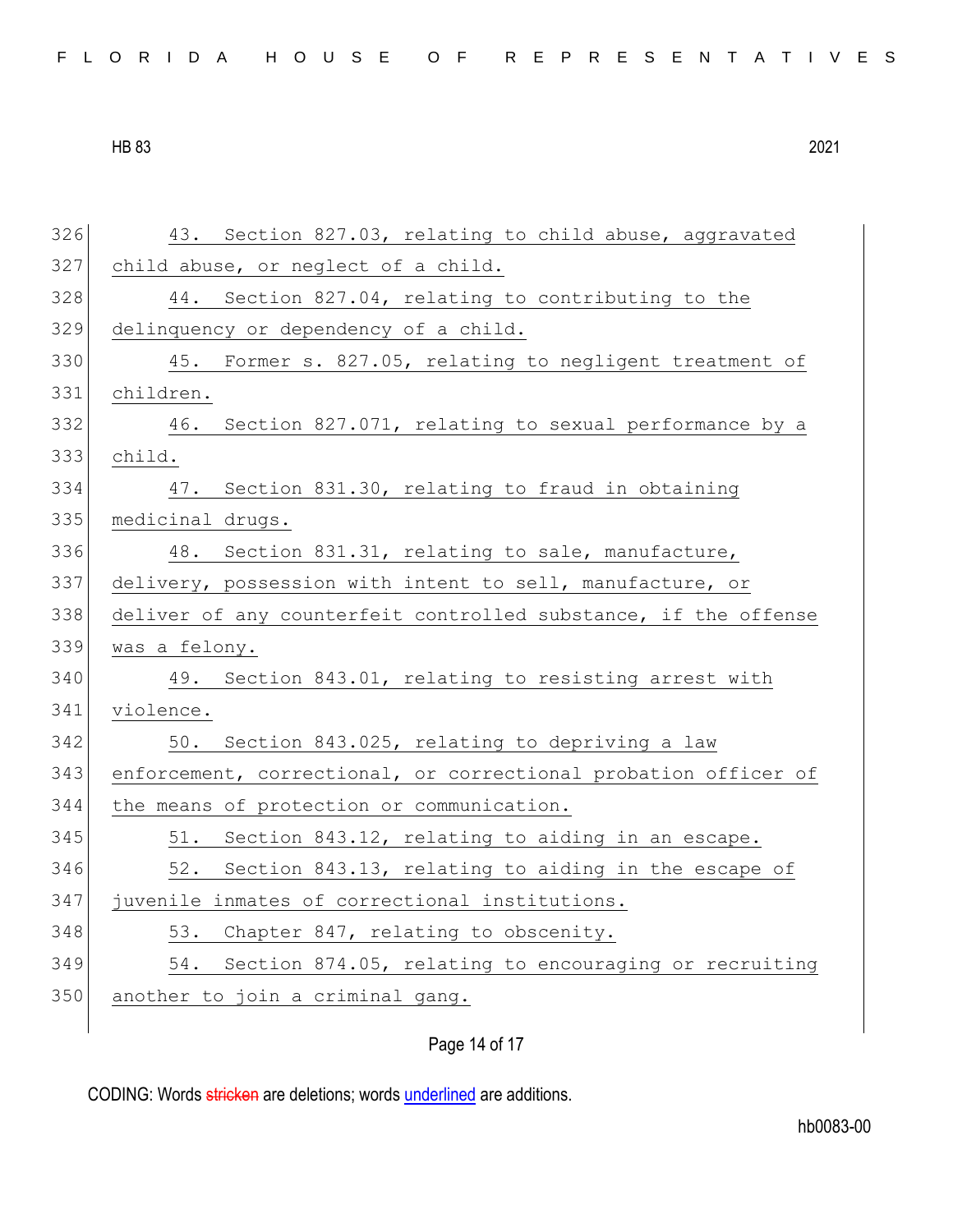| FLORIDA HOUSE OF REPRESENTATIVES |  |
|----------------------------------|--|
|----------------------------------|--|

| 351 | 55. Chapter 893, relating to drug abuse prevention and           |
|-----|------------------------------------------------------------------|
| 352 | control, if the offense was a felony of the second degree or     |
| 353 | greater severity.                                                |
| 354 | 56. Section 895.03, relating to racketeering and                 |
| 355 | collection of unlawful debts.                                    |
| 356 | 57. Section 896.101, relating to the Florida Money               |
| 357 | Laundering Act.                                                  |
| 358 | 58. Section 916.1075, relating to sexual misconduct with         |
| 359 | certain forensic clients and reporting of such sexual            |
| 360 | misconduct.                                                      |
| 361 | 59. Section 944.35(3), relating to inflicting cruel or           |
| 362 | inhuman treatment on an inmate resulting in great bodily harm.   |
| 363 | 60. Section 944.40, relating to escape.                          |
| 364 | 61. Section 944.46, relating to harboring, concealing, or        |
| 365 | aiding an escaped prisoner.                                      |
| 366 | 62. Section 944.47, relating to introduction of contraband       |
| 367 | into a correctional institution.                                 |
| 368 | 63. Section 985.701, relating to sexual misconduct in            |
| 369 | juvenile justice programs.                                       |
| 370 | 64. Section 985.711, relating to introduction of                 |
| 371 | contraband into a detention facility.                            |
| 372 | (6) EXEMPTION REQUESTS. - A person who wishes to become a        |
| 373 | peer specialist and is disqualified under subsection (5) may     |
| 374 | request an exemption from disqualification pursuant to s. 435.07 |
| 375 | from the department or the Agency for Health Care                |
|     |                                                                  |

Page 15 of 17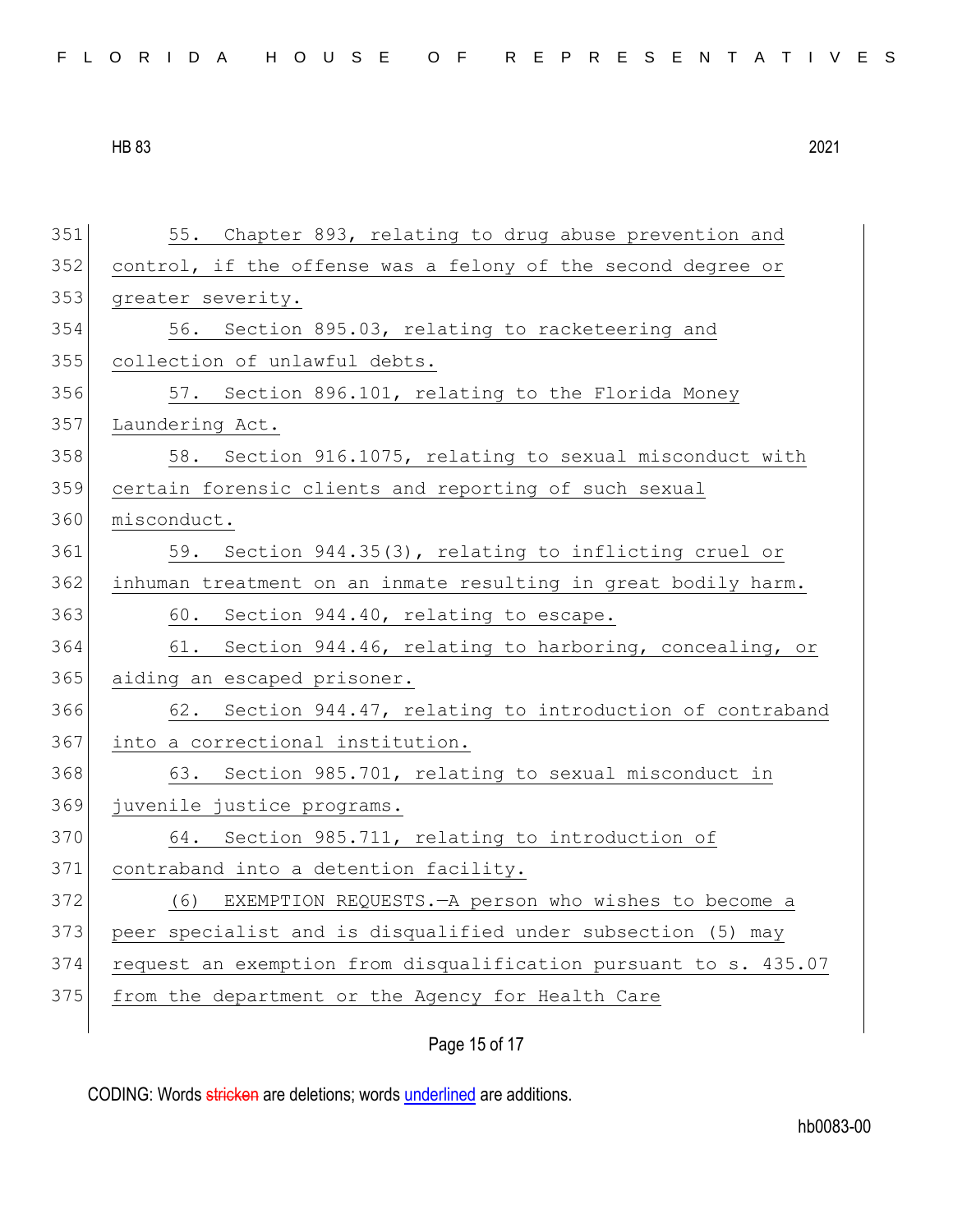376 Administration, as applicable. 377 (7) GRANDFATHER CLAUSE.—A peer specialist certified as of 378 the effective date of this act is deemed to satisfy the 379 requirements of this act  $380$  (1) An individual may seek certification as a peer 381 specialist if he or she has been in recovery from a substance 382 use disorder or mental illness for at least 2 years, or if he or 383 she has at least 2 years of experience as a family member or 384 caregiver of a person with a substance use disorder or mental  $385$   $\frac{11}{100}$  $386$  (2) The department shall approve one or more third-party 387 credentialing entities for the purposes of certifying peer 388 specialists, approving training programs for individuals seeking 389 certification as peer specialists, approving continuing 390 education programs, and establishing the minimum requirements 391 and standards that applicants must achieve to maintain 392 certification. To obtain approval, the third-party credentialing 393 entity must demonstrate compliance with nationally recognized 394 standards for developing and administering professional 395 certification programs to certify peer specialists. 396 (3) An individual providing department-funded recovery 397 support services as a peer specialist shall be certified  $398$  pursuant to subsection  $(2)$ . An individual who is not certified 399 may provide recovery support services as a peer specialist for 400 up to 1 year if he or she is working toward certification and is

Page 16 of 17